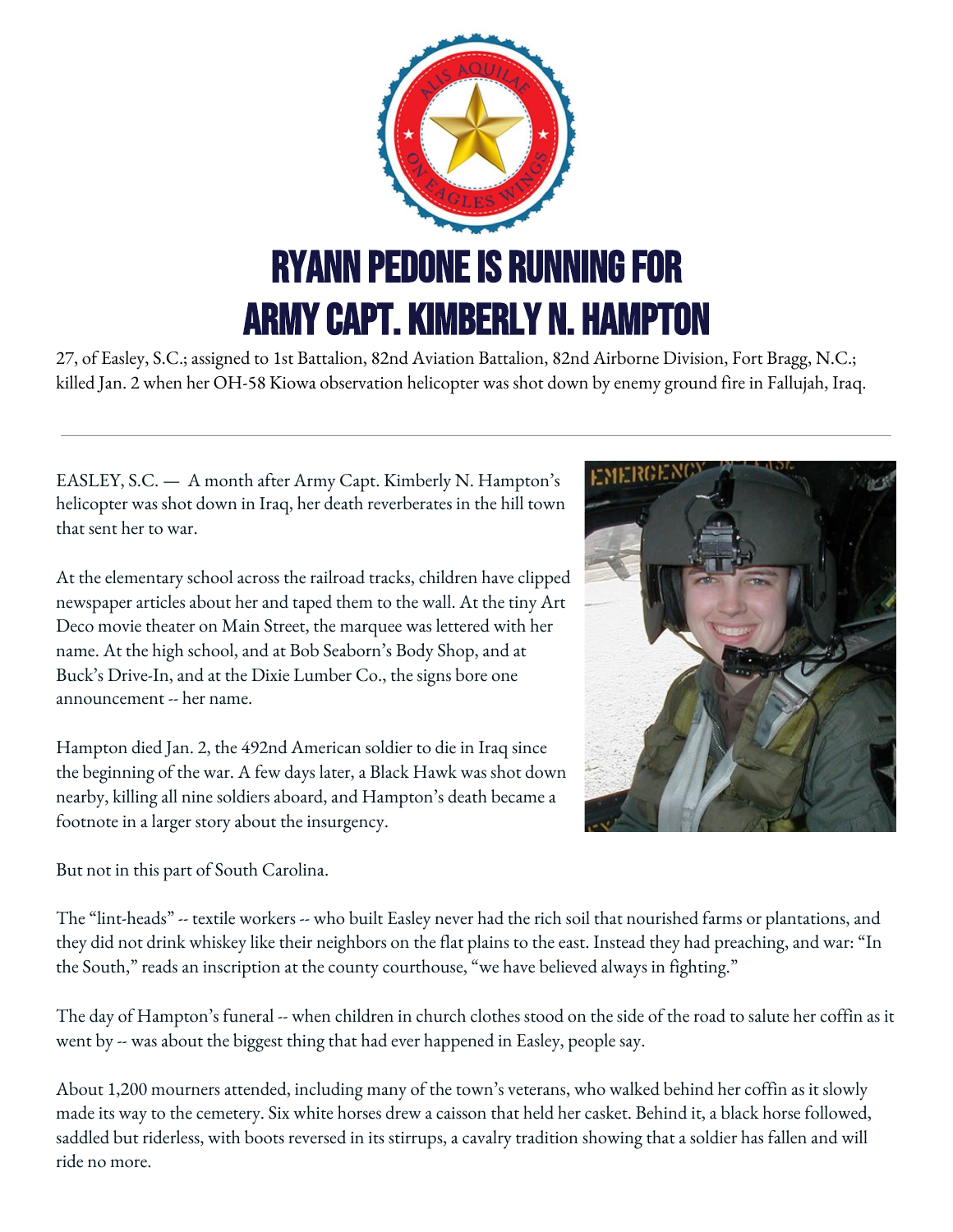Hampton's family was grieving for a very real 27-year-old -- a radiant, self-effacing woman who as a girl fell in love with helicopters the way other girls fell in love with horses. But most of the people along the road were strangers. Some who attended said it gave them back the feeling of honor they last felt during World War II, when Easley sent its high school sports heroes off to fight the Germans and Japanese.

Mike O'Kane, a retired paratrooper who served two tours in Vietnam, called the funeral "a gut-wrenching, emotional, uplifting, traumatic experience for me."

"The good news today is that Kimberly has done her work," O'Kane said. "I'm feeling this redemption, this satisfaction that we still have youngsters like that."

Like most of the soldiers killed in this war, Hampton came from a small place -- Easley, in Pickens County, population about 18,000.

An analysis of military casualties by the sociologist Robert Cushing for the Austin (Texas) American-Statesman showed that the number of war dead from counties of less than 50,000 is twice as large as the number from counties of more than 1 million.

There's a reason for that, said the military officials whom Cushing consulted: Small-town Americans are more patriotic, they live near a larger population of veterans, and they have fewer employment options facing them after high school or college.

In towns like these, the news of a young person's death affects people powerfully.

"It becomes real to a small town when you lose a well-known figure, someone who is the pride and joy of that generation of youth," said Rosemary Mariner, a retired Navy aviator and visiting scholar at the University of Tennessee's Center for the Study of War and Society. "That brings the war home."

It was that way with Hampton. People in Easley knew her name; they knew her smile and wink. They knew that her parents had been married for 12 years before they were able to have a child, and that they only had the one.

![](_page_1_Picture_9.jpeg)

![](_page_1_Picture_10.jpeg)

![](_page_1_Picture_11.jpeg)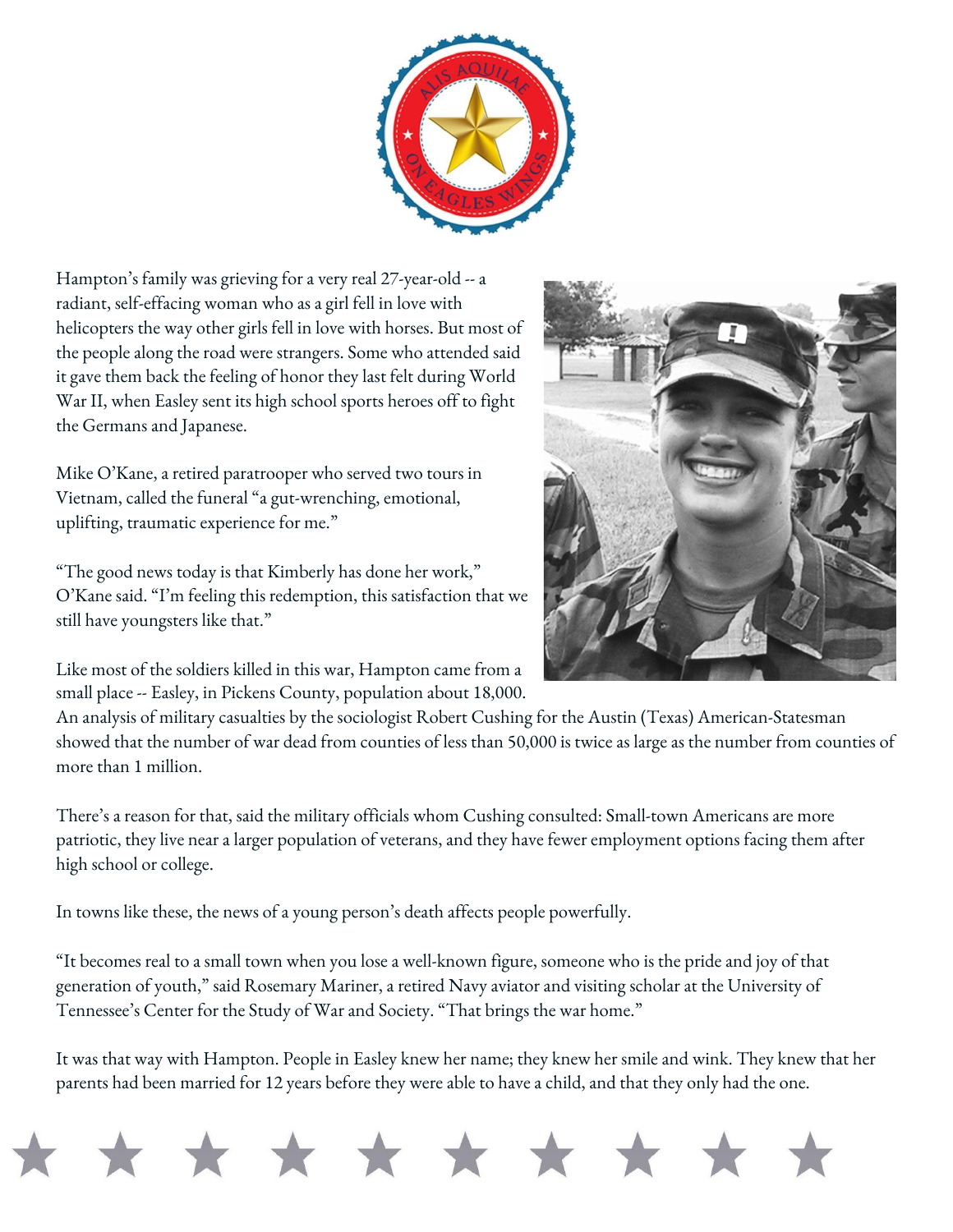![](_page_2_Picture_0.jpeg)

"I don't think any parents ever wanted a child any worse than we did," Ann Hampton said, "and I don't think any parents loved a child any more." Both Ann and her husband, Dale, are Easley natives.

As a first-grader, Kimberly Hampton spent so much time playing soccer against the boys that her teacher mentioned it at a parent-teacher conference. She was an unusual child, so serious. Was she the only girl playing, her mother asked, and the teacher said she was. Was it a problem? The teacher said no: It's nice to see the boys get beat.

![](_page_2_Picture_3.jpeg)

As a college tennis player -- she was ranked 18th nationally -- she was fiercely competitive.

"When she got beat, and that was not often, she would cry like a baby," said Donna Arnold, 44, her tennis coach at Presbyterian College in nearby Clinton. "It just killed her."

A charismatic leader as a student -- enrollment in ROTC at her high school exploded the year she led it -- Hampton never liked individual attention, and took to military culture naturally.

When she earned a troop command in the cavalry of the 82nd Airborne Division, she was one of perhaps two women to do so in history, her commander said.

"She was a cavalryman in her heart," said Lt. Col. Terry Morgan. "She had earned her spurs and her Stetson."

\* \* \* \* \* \* \* \* \*

Flying, in particular, had always unleashed something in her spirit.

Once, Arnold, her tennis coach, planned a surprise for her star player's birthday: The two drove to Donaldson Center Airport in Greenville, where the military had flown in helicopters from bases throughout the region. The aircraft extended in long rows: Black Hawks, Kiowas, Apaches, Chinooks. Hampton got out of the car and practically danced down the line.

"She just lit up," Arnold said. "She was like a kid at a carnival."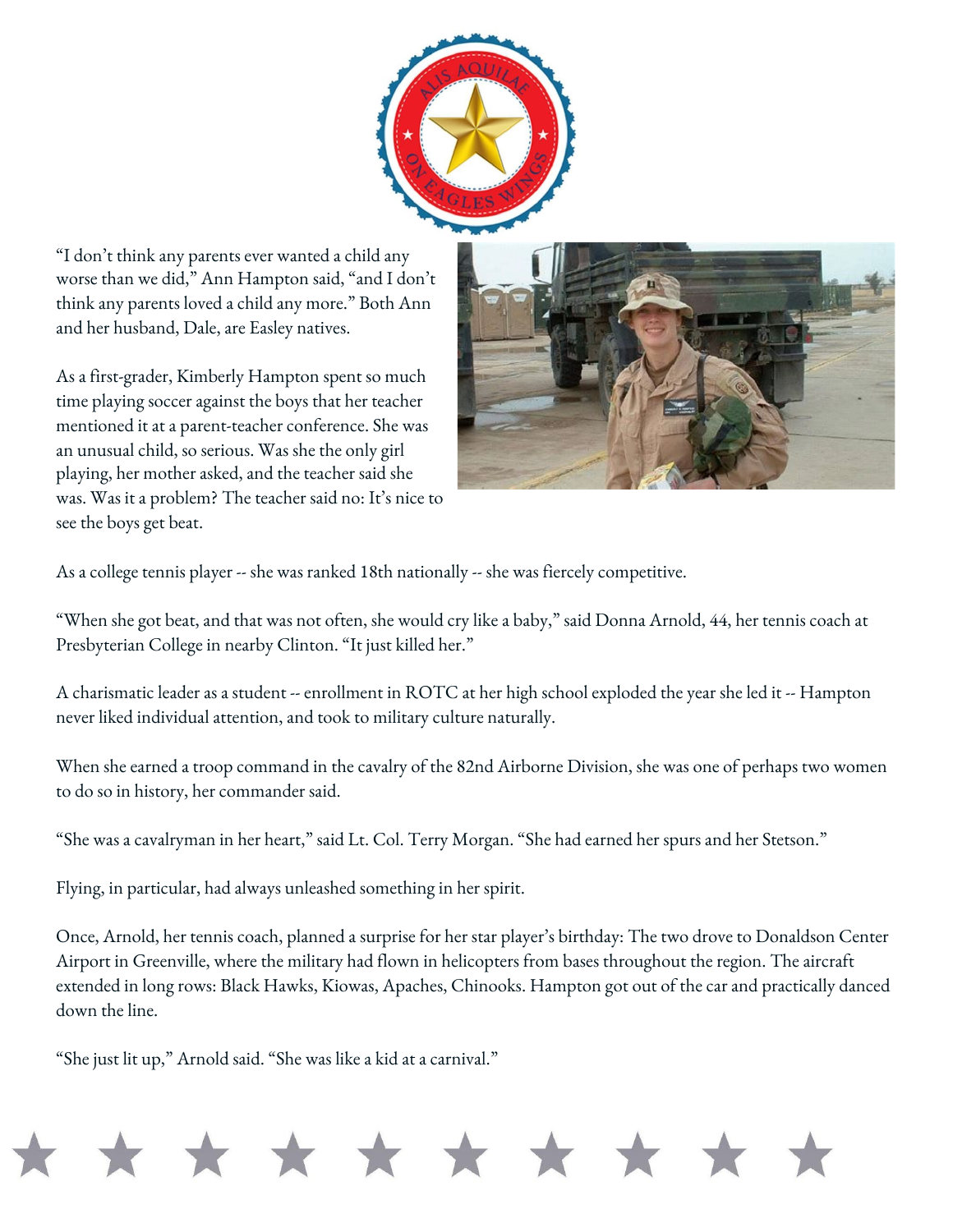There was, local people say now, a vein of courage in Easley that must have flowed into Kimberly Hampton. Sleepy in peacetime, the town routinely awakens during war.

The Piedmont yielded little to the Scotch-Irish who settled in this part of northwest South Carolina, and they developed a reputation as fighting men, said Steve Wainscott, a professor of political science at Clemson University.

Locals say they view military service as payment for their citizenship.

"There is a spirit here that you have, that's borne out of people living in ... hill country," said Frank Cartee, 77, an Army Ranger who served in World War II. "We are a part of the first frontier, as opposed to a come-later type of thing. We are about 1,000 feet above sea level, and we feel our pleasure of being Americans.

"If and when you come home," he said, "you have paid your debt."

After the attacks of Sept. 11, 2001, Dale and Ann Hampton's daughter -- a freshly minted officer -- was swept into the war on terrorism.

After patrolling the "no-fly" zone on the border between North and South Korea, she served at Bagram air base, the U.S. headquarters in Afghanistan, , where, Arnold said, she was frustrated because she did not fly regularly. In Iraq, she was pulled into the thick of the action in Fallouja, leading a platoon of 15 helicopters and 30 soldiers that flew in support of infantry as they carried out raids.

When she died, she was the first U.S. female pilot to be shot down in combat, according to the Women in Military Service for America Foundation. She was the first woman in the 82nd Airborne Division to die, and the first woman from South Carolina to die in this war.

"It had much more of an effect than any other death I have seen," Wainscott said.

For those closest to her, there is the numbness of enormous loss. When Ann Hampton saw her daughter off to Iraq, she told her, "I'm just going to pretend you're at summer camp." Since her death, Hampton's mother confessed, half of her still believes it.

![](_page_3_Picture_10.jpeg)

![](_page_3_Picture_11.jpeg)

![](_page_3_Picture_12.jpeg)